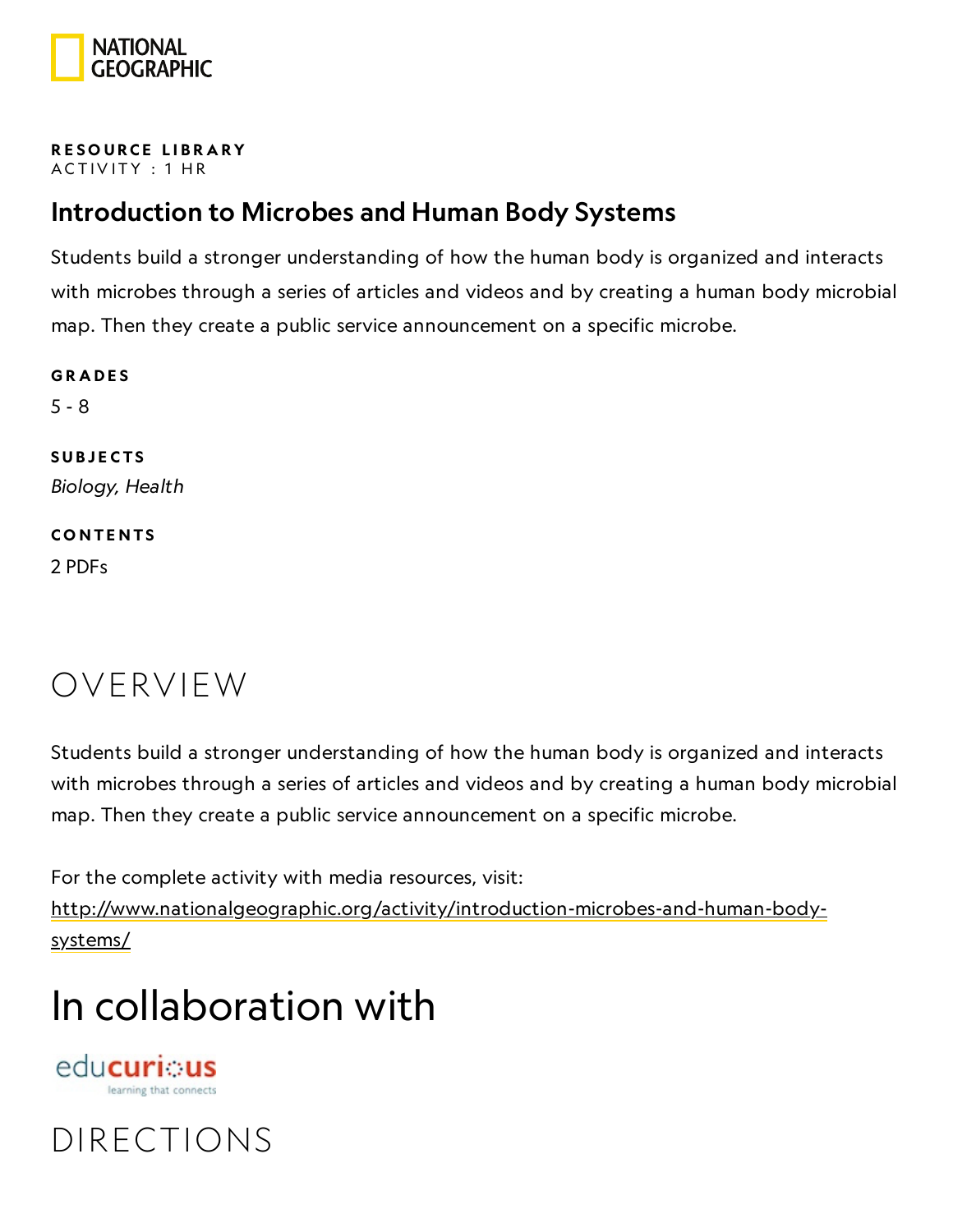This activity is a part of the [Misunderstood](https://www.nationalgeographic.org/unit/misunderstood-microbes/) Microbes unit.

### 1. Students make Human Body Microbial Maps to show their initial ideas about how the body is organized.

- Explain that the purpose of making a microbial map is for students to show their initial ideas about how the human body is a system of interacting subsystems.
- In partners, prompt students to use the body outline on the Human Body Microbial Map handout (or on chart/butcher paper, to facilitate drawing with greater detail and sharing out) to create their maps.
- Encourage students to use just one colored pencil to draw the systems of the body. In Step 3, students will use additional colors to add microbes that might be found in or on those body systems and their impacts on the body.
- As students collaborate on their models, circulate to understand their ideas and thinking.
	- Emphasize that there are no wrong ideas at this point; each group's map should show each partner's initial ideas about the organization and systems of the human body.

### 2. Elicit students' ideas about microbes in order to activate their prior knowledge and understand their thinking.

- Ask students to share what they think a microbe is and why microbes are important for human body systems, other organisms, and ecosystems. Record students' responses in a visible place to keep track of their thinking and to refer back to throughout the rest of the activity.
- Ask students:
	- What is a microbe? (Organisms that cannot be seen with the naked eye.)
	- Why are microbes important for other organisms and ecosystems? (Many organisms (including us!) rely on microbes to digest food, process waste, and protect from disease. In ecosystems, microbes are also crucial in decomposing waste and other organisms to cycle nutrients back into the food web. Additionally, some microbes produce their own energy through photosynthesis or chemosynthesis, and therefore are foundational to food chains, especially in extreme environments.)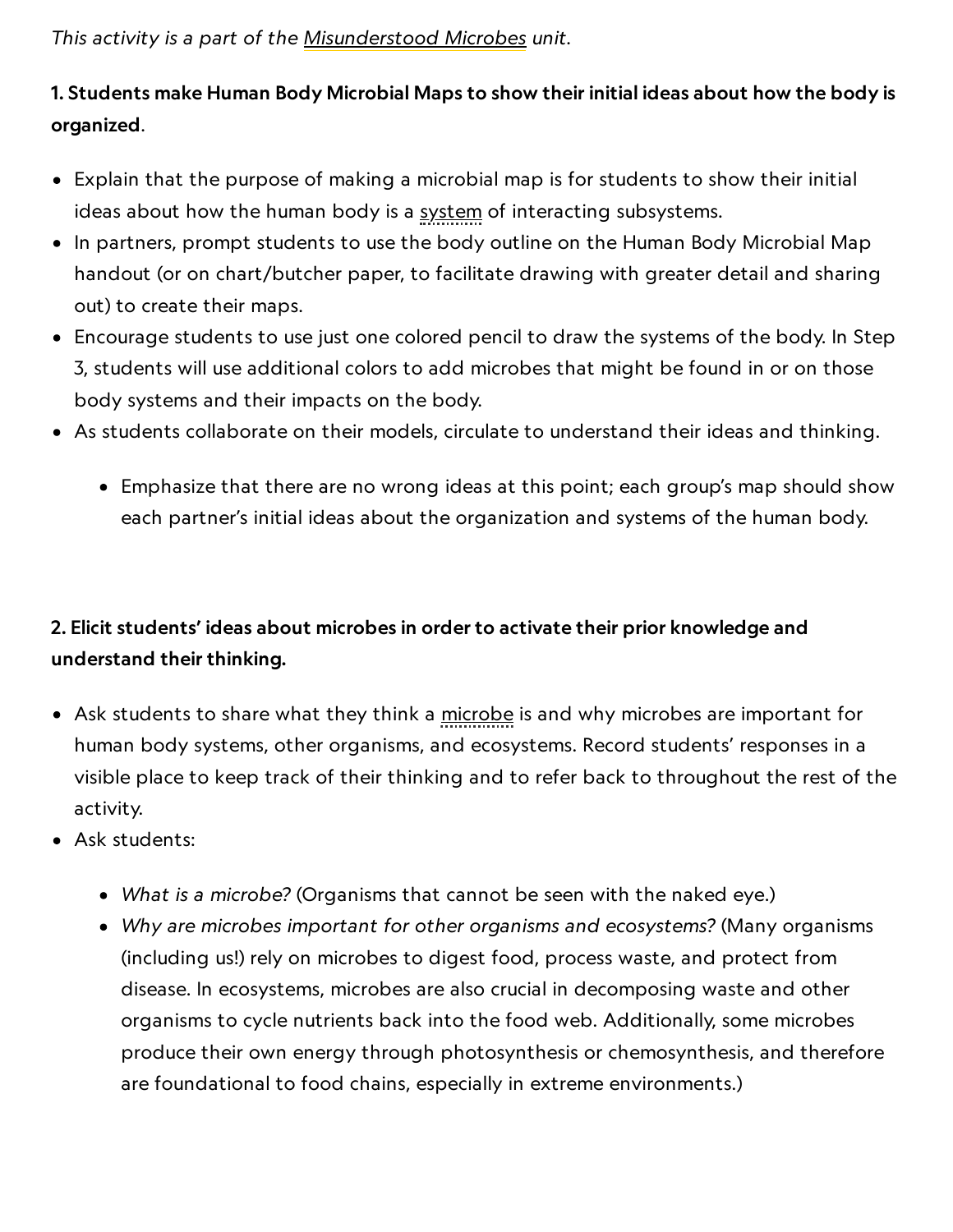3. Students build on their existing knowledge about microbes by watching a short video and reading the accompanying online information.

- Learn about microbes from the [Misunderstood](https://www.nationalgeographic.org/media/misunderstood-microbes/) Microbes video:
	- Before starting the video, post these two questions to guide student viewing:
		- What do you notice about the microbes? What similarities and differences do you see between the types of microbes shown? (The microbes featured in the video are eyelash mites, head lice, belly button bacteria, bacteria that cause stinky feet, and skin bacteria.) Students may notice that they vary in their shapes and relative sizes.
		- Do you notice any patterns in the parts of the human body that are highlighted as habitats for microbes? The video will show eyelashes, head/hair, belly button, feet, and skin. (Patterns that students may notice include: on the outside of the body, in crevices or areas that offer some amount of protection to the microbes.)
	- After watching the video, lead the class in a discussion, encouraging students to share their observations in response to the questions listed above.
- Learn about microbes by reading information provided online: Engage in multiple rounds of collaborative reading of the "Background Info" and "Fast Facts" sections on the [Misunderstood](https://www.nationalgeographic.org/media/misunderstood-microbes/) Microbes video page.
	- The purpose of this reading is to give students a brief introduction to the many kinds of microbial organisms, and their importance to the human body and other ecosystems.

Round 1: Read the information aloud to students. Model active reading by unpacking dense sentences, making use of the embedded definitions, and pausing to ask questions and make connections. Prompt students' sense-making by asking:

- What new ideas about microbes were surprising?
- What terms/words/ideas in this article were challenging?
- What do you want to know more about?
- Direct students to return to their Human Body Microbial Maps to add in microbes using a new color of pencil. Ask:
	- What microbes did you learn about from the video and the text? Direct students to add the microbes to the body map on the area they affect and label.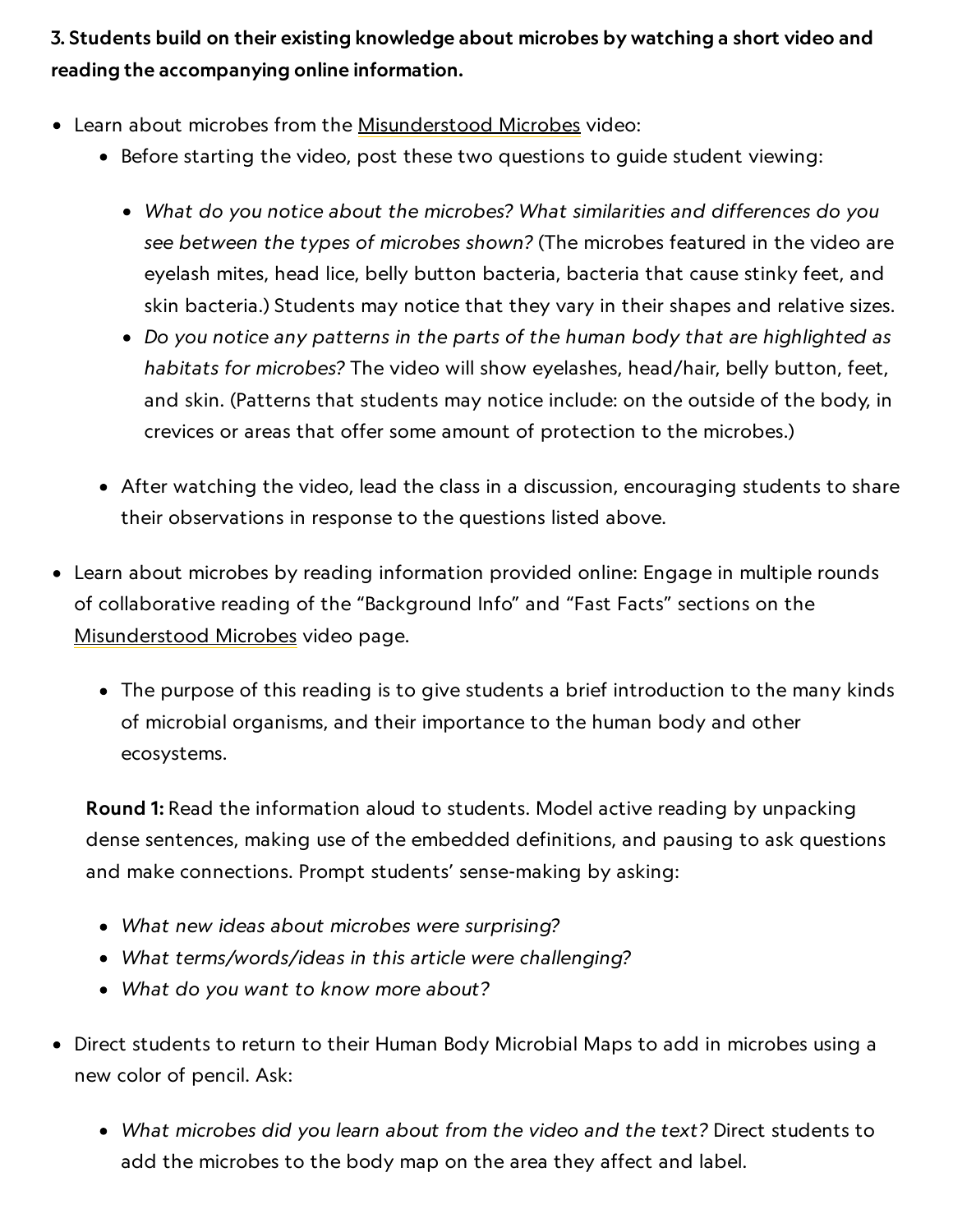What other microbes do you know about? Direct students to add the microbes to the body map on the area they affect and label.

Round 2: Re-read the "Background Info" section on the [Misunderstood](https://www.nationalgeographic.org/media/misunderstood-microbes/) Microbes video page with students, this time emphasizing the body systems that are discussed.

- Direct students to add additional body systems to their Human Body Microbial Maps. Ask:
	- What body systems were referenced in the video and the text? Place them on the body map and label.
	- What other systems do you know about and think might have microbes?

Round 3: Finally, students can start to categorize the microbes on their maps. Have them use the margins of their body map to:

- List positive microbes and their impact.
- List negative microbes and their impact.
- Encourage students to be creative in considering the type of microbes and their impact on different parts of the body.

#### 4. Introduce students to the Misunderstood Microbes unit and project.

- If following the Misunderstood Microbes unit, describe the unit's learning arc and culminating project:
	- Tell students that they will return periodically to their Human Body Microbial Maps over the course of the unit they are starting today.
	- Outline some of the key learning activities that students will undertake during the unit, which include:
		- Using online interactives to understand how scientists organize and classify all living organisms.
		- Reading and interactives about the organization of the human body system.
		- Learning that living things are made of cells through hands-on investigation.
		- Readings and interactives to understand how microbes are helpful, harmful, and neutral to humans.
	- Introduce students to the unit's Driving Question and project: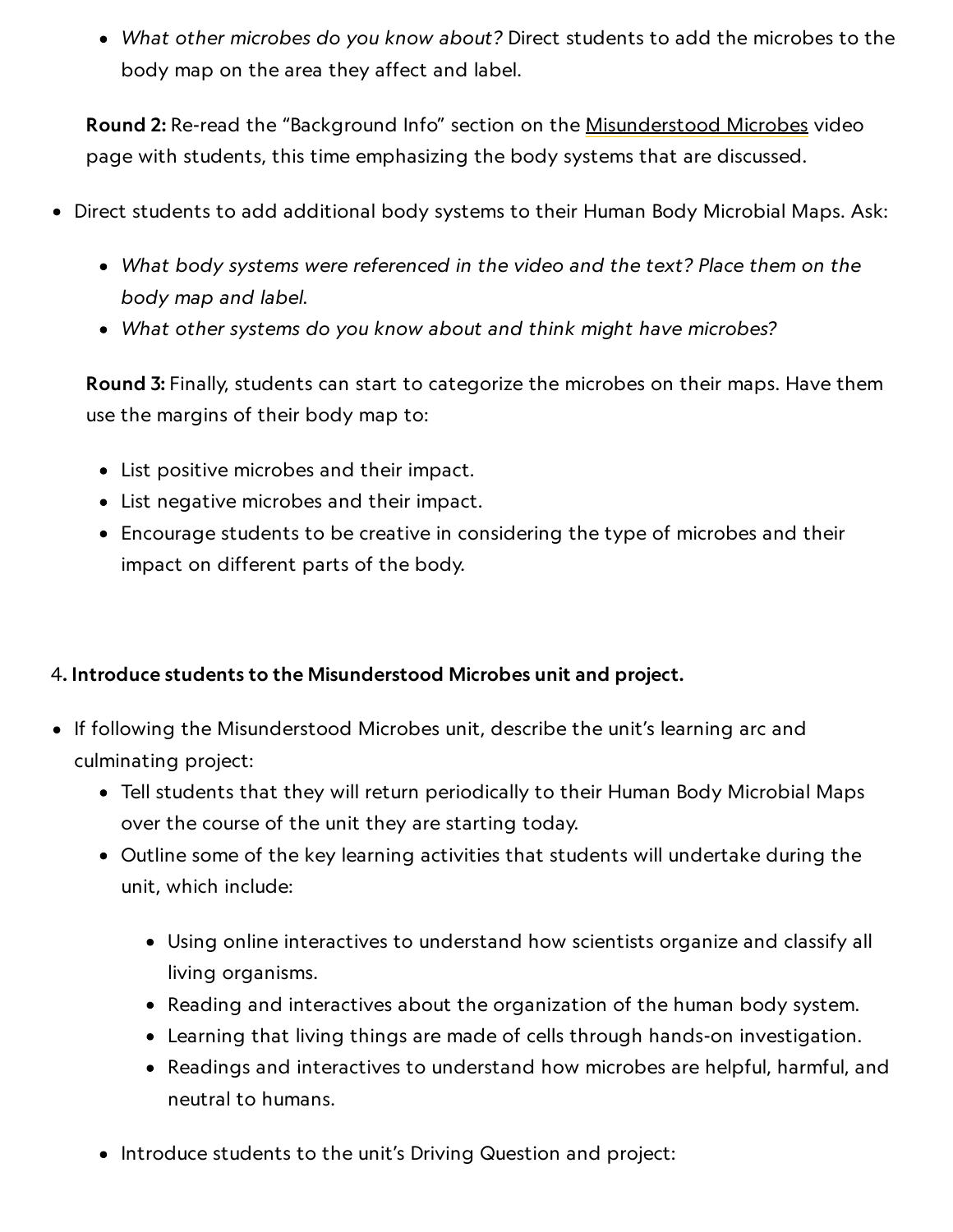### Driving Question: Which microbes should we protect or <u>eradicate</u> to keep our bodies healthy?

Project: Students will collaborate in small groups to create a public service announcement (PSA) with an online animation app (teacher's choice) to introduce a particular microbe to their community. Their PSA will include an evidence-based argument regarding the value of eradication of the microbe, based on its various impacts on the systems of the human body. The microbes are:

- [E. coli](https://www.cdc.gov/ecoli/index.html) (bacteria)
- [Botulism](https://www.cdc.gov/botulism/general.html) (bacteria)
- [Measles](https://www.cdc.gov/measles/about/index.html) (virus)
- *[Giardia](https://www.cdc.gov/parasites/giardia/index.html)* (protozoan)
- **[Valley](https://www.cdc.gov/fungal/diseases/coccidioidomycosis/index.html) Fever** (fungus)
- <u>[Ringworm](https://www.cdc.gov/fungal/diseases/ringworm/index.html)</u> (fungus)
- Create a Know & Need to Know chart based on students' understanding and questions about the Misunderstood Microbes unit.
	- Use the Think-Pair-Share process described below to elicit and record students' ideas and questions related to the unit, which can be revisited over time:
		- Ask students to think on their own and then discuss with a partner:
			- What do we already know about microbes and the human body?
			- What do we need to know about microbes and the human body in order to create an evidence-based argument about the value of eradicating a particular microbe?
	- Prompt students to share their ideas and questions in a whole-class discussion, recording their thoughts on the class Know & Need to Know chart.
	- Keep the chart in a visible place in the classroom or easily accessible online to be able to refer to students' expertise and questions with which they started off the unit. Students will more formally revisit the chart throughout the unit as they learn new content and develop new questions.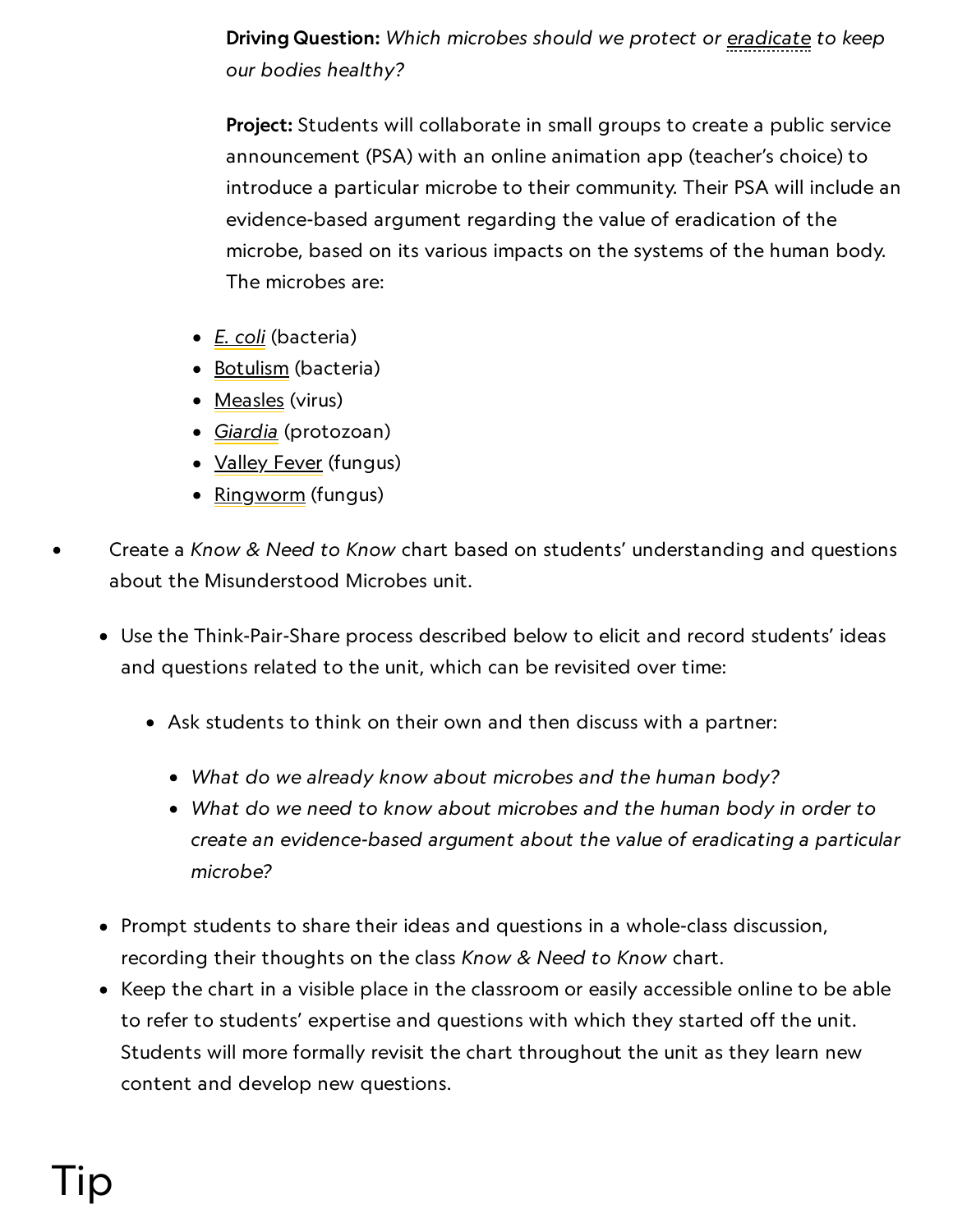Step 2: Before the whole-class discussion, scaffold students' sharing of their ideas by having them engage in a Think-Pair-Share. Read more about this collaborative learning strategy in this [article](http://www.adlit.org/strategies/23277/) from Adolescent Literacy.

# Modification

Step 3: To support students' comprehension of the reading, students can also complete the reading individually, in partners, or small groups.

# Tip

Step 4: To learn more about facilitating a Know & Need to Know chart in project-based learning, this PBL [Works](https://www.pblworks.org/blog/using-need-know-list-planning-assessment-tool) blog provides explanation and examples.

## Informal Assessment

Use students' responses from the various discussions and reading prompts, as well as the ideas they reveal in their Human Body [Microbial](https://media.nationalgeographic.org/assets/file/HumanBodyMicrobialMap.pdf) Maps, to understand their initial thinking about microbes and human body systems. You can then leverage and build on students' ideas in subsequent activities in the Misunderstood Microbes unit.

### OBJECTIVES

## Subjects & Disciplines

#### Biology

• Health

## Learning Objectives

Students will:

Collaborate on creating a visual model to share their initial ideas about how the human body is organized into systems and the presence and impacts of microbes on the different systems of the body.

# Teaching Approach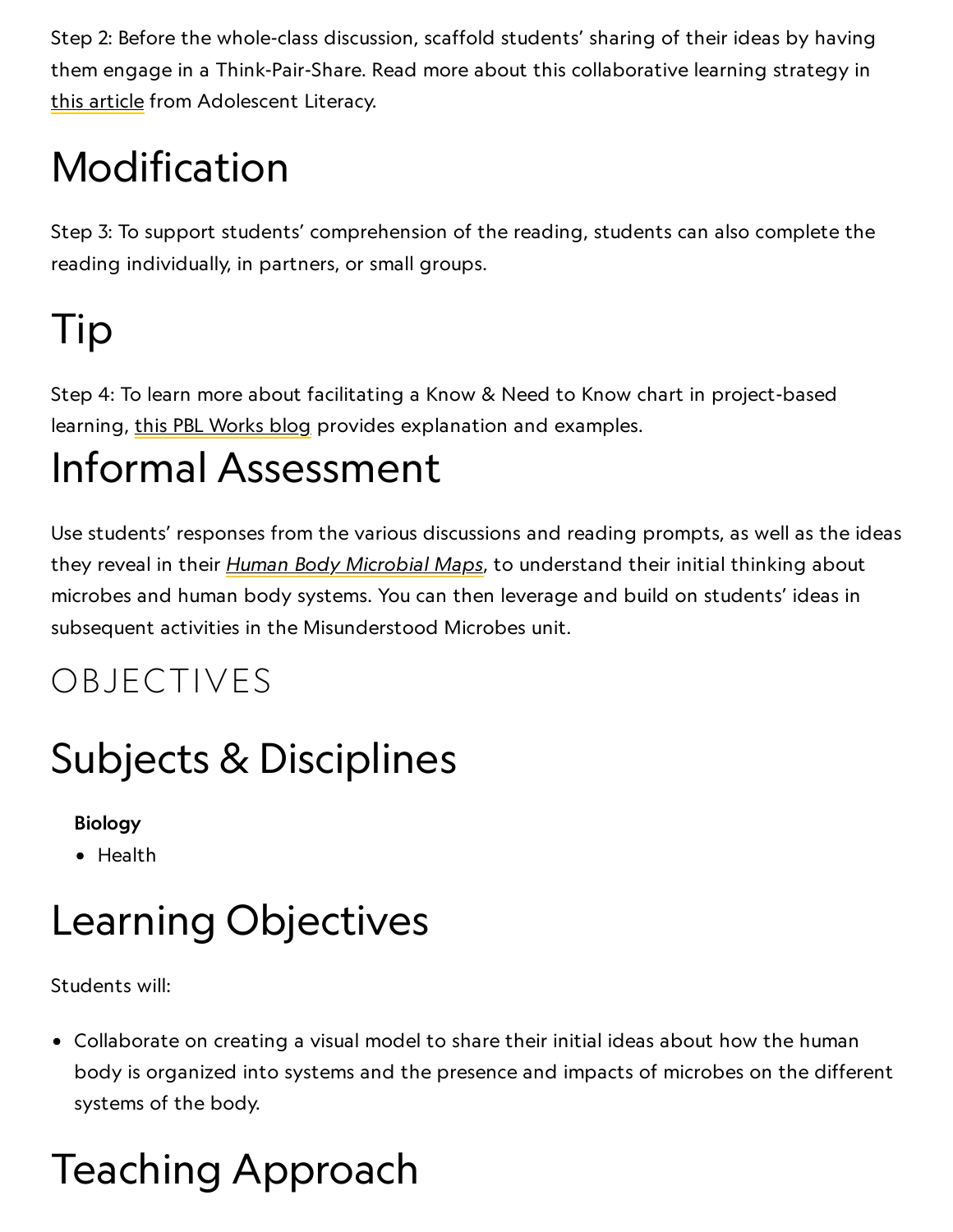• Project-based learning

# Teaching Methods

- **•** Brainstorming
- Discussions
- Reading

## Skills Summary

This activity targets the following skills:

- 21st Century Student Outcomes
	- Information, Media, and Technology Skills
		- [Information, Communications, and](http://www.p21.org/index.php?option=com_content&task=view&id=350&Itemid=120) Technology Literacy
	- Learning and Innovation Skills
		- Creativity and [Innovation](http://www.p21.org/index.php?option=com_content&task=view&id=262&Itemid=120)
		- Critical [Thinking](http://www.p21.org/index.php?option=com_content&task=view&id=260&Itemid=120) and Problem Solving
- 21st Century Themes
	- [Financial, Economic, Business, and](http://www.p21.org/index.php?option=com_content&task=view&id=257&Itemid=120) Entrepreneurial Literacy
- Geographic Skills
	- Asking [Geographic](http://education.nationalgeographic.com/education/geographic-skills/1/?ar_a=1) Questions
- Science and Engineering Practices
	- Asking questions (for science) and defining problems (for engineering)
	- Constructing explanations (for science) and designing solutions (for engineering)

## National Standards, Principles, and Practices

### COMMON CORE STATE STANDARDS FOR ENGLISH LANGUAGE ARTS & L ITERACY

#### • [CCSS.ELA-LITERACY.RST.6-8.2:](http://www.corestandards.org/ELA-Literacy/RST/6-8/)

Determine the central ideas or conclusions of a text; provide an accurate summary of the text distinct from prior knowledge or opinions.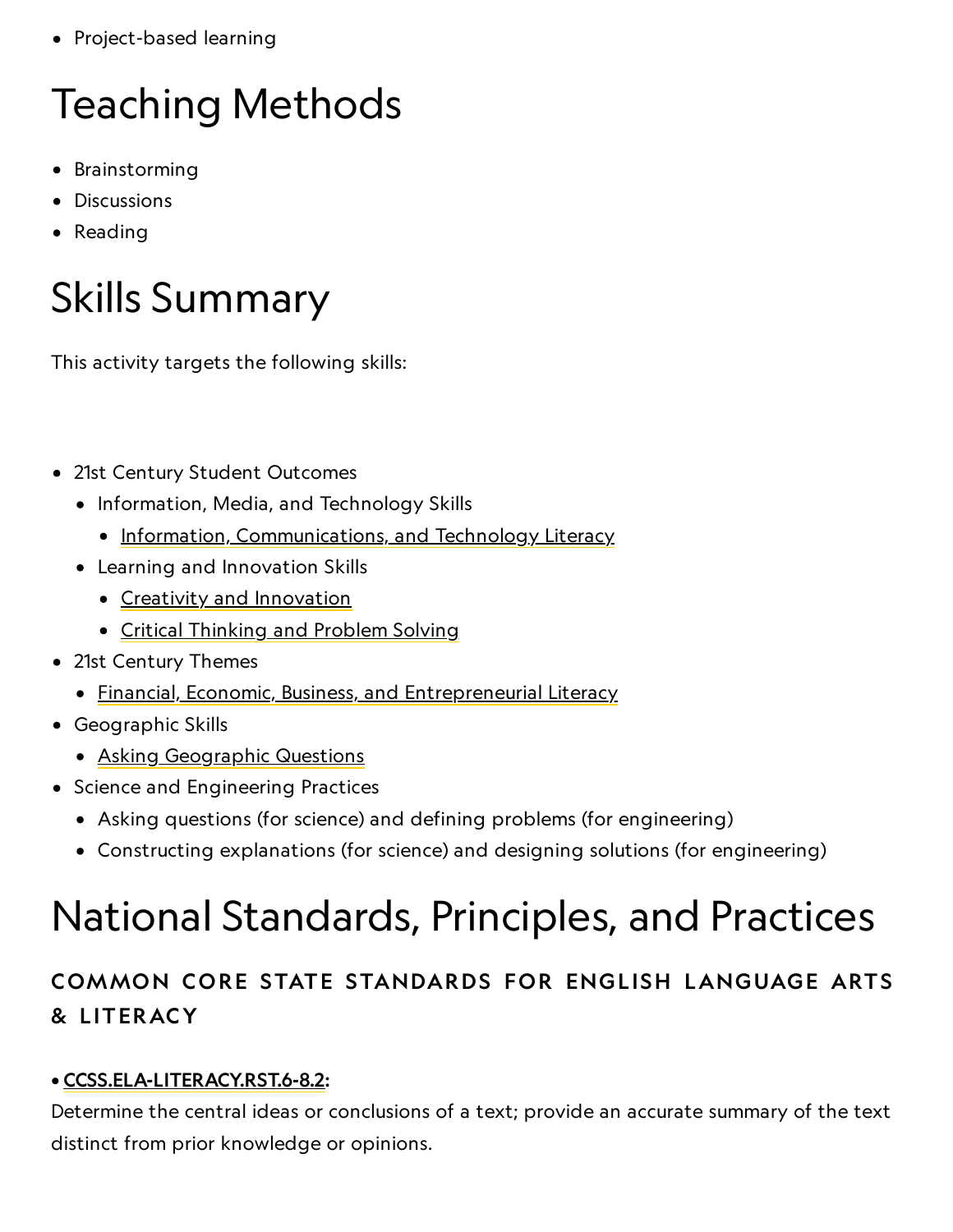### NEXT GENERATION SCIENCE STANDARDS

#### • MS. From Molecules to [Organisms:](https://www.nextgenscience.org/dci-arrangement/ms-ls1-molecules-organisms-structures-and-processes) Structures and Processes:

MS-LS1-3. Use argument supported by evidence for how the body is a system of interacting subsystems composed of groups of cells.

#### Preparation

What You'll Need

#### **MATERIALS YOU PROVIDE**

- Butcher paper
- Chart paper
- Colored pencils

#### REQUIRED TECHNOLOGY

- Internet Access: Required
- Tech Setup: 1 computer per classroom, Monitor/screen, Printer, Projector, Speakers

#### PHYSICAL SPACE

Classroom

#### GROUPING

- Large-group instruction
- Large-group learning
- Small-group learning

### BACKGROUND & VOCABULARY

## Background Information

Microbes are organisms that are too small to be seen by the human eye and include bacteria, archaea, protists, viruses, and fungi. Although some microbes cause disease, they are also crucial to the functioning of human bodies through processes such as digestion and aiding